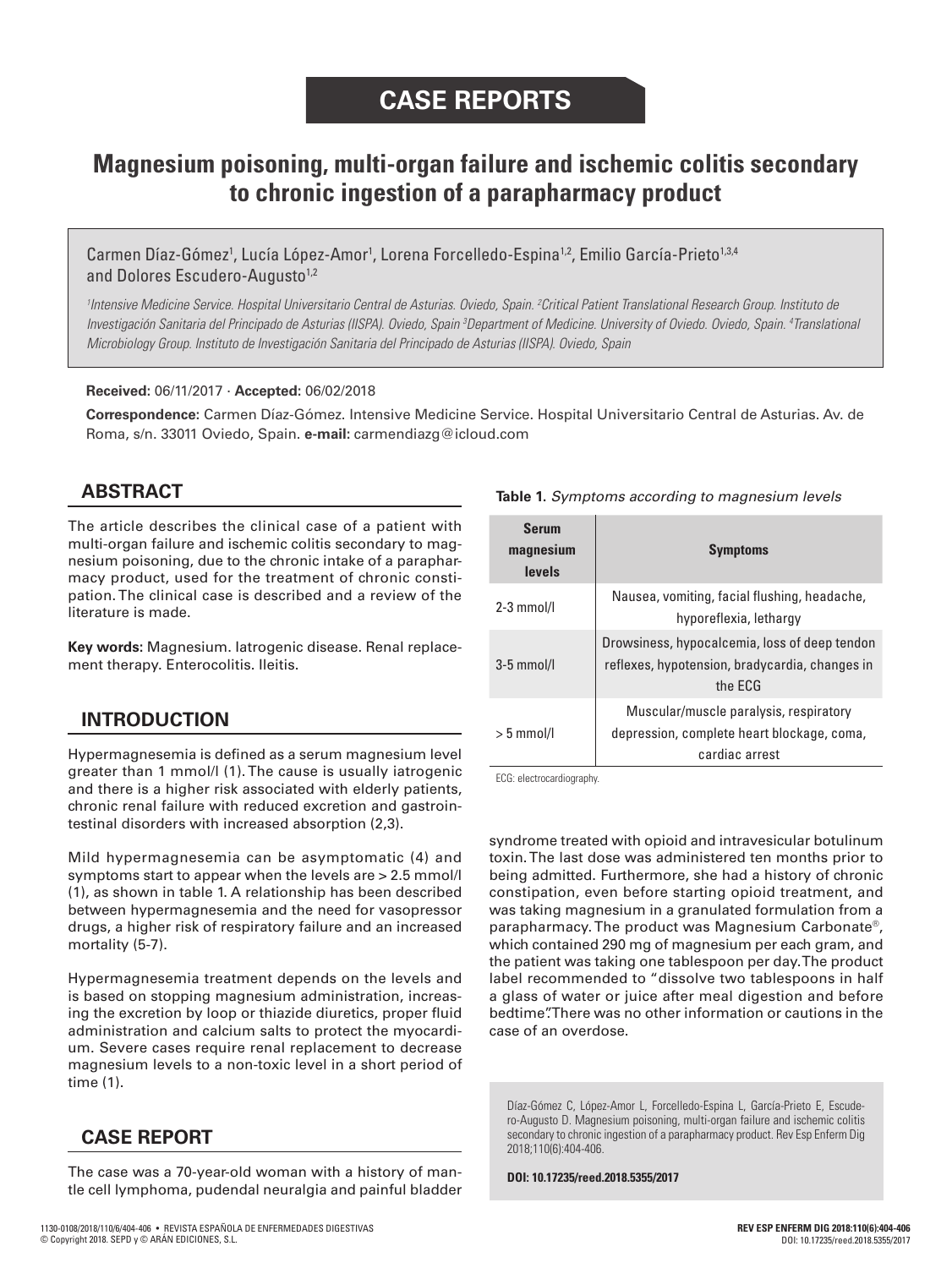The patient developed vomiting and weakness and was initially treated at home by the extra hospital Emergency Service. She was alert and orientated (Glasgow coma scale of 14 point), with a blood pressure (BP) of 104/57 mmHg and paresis in the four limbs with a muscle strength of 1/5. She also presented areflexia, respiratory failure with tachypnea of 32 breaths/min and an oxygen saturation of 83%. Non-invasive mechanical ventilation was applied with an improvement in oxygen saturation to 98%. During the medical interview, the patient admitted to taking magnesium carbonate as a laxative on a daily basis. Therefore, magnesium intoxication was suspected and treatment with fluids was started at 0.5 mg IV of calcium chloride and 20 mg of furosemide. The patient was transferred to the Emergency Room of her reference hospital and remained hemodynamically unstable (BP 98/64 mmHg) despite fluid administration, and was therefore treated with vasoactive drugs.

The muscular weakness turned into an areflexic tetraplegia that required non-invasive mechanical ventilation support to maintain oxygen saturation and the blood gas analysis within normal values. Serum magnesium levels were 7.35 mmol/l and therefore energic fluid therapy plus 1 g of calcium gluconate was administered. The patient was transferred to the Intensive Care Unit (ICU) and became more hemodynamically unstable (BP 74/37 mmHg) with oligoanuric renal failure and respiratory failure due to the tetraplegia, requiring intubation and invasive mechanical ventilation. Given the severity of the case, hemodiafiltration was performed. Despite a decrease in the serum magnesium level to 4.55 mmol/l after three hours of renal replacement, the shock persisted and noradrenaline at > 1.5 mcg/kg/min was required. The patient had severe metabolic acidosis and lactate levels of 9.7 mmol/l. An echocardiography was performed and there were no relevant findings due to a poor echographic window.

During the first few hours after admission, the patient developed an important abdominal distension with massive diarrhea. An abdominal-pelvic computed tomography (CT) scan identified a severe dilatation affecting the entire colon without signs of intestinal ischemia (Fig. 1). These findings were considered as a toxic megacolon secondary to a magnesium intoxication.

After ten hours of renal replacement, the serum magnesium level dropped to 3.1 mmol/l. The hemodynamic situation progressively improved and the magnesium levels decreased in parallel. The noradrenaline infusion was stopped 72 h after admission. However, abdominal distension and diarrhea persisted, accompanied by a fever of 38.7 °C. New complications were discarded after an abdominal CT scan on the 4<sup>th</sup> day of the clinical course. Afterwards, clinical improvement continued and extubation was achieved on the 7<sup>th</sup> day. The patient was discharged from the ICU on the 10<sup>th</sup> day of the clinical course.

A colonoscopy was performed due to persistent diarrhea that identified signs of ischemic colitis on a 30 cm segment length of the colon (Fig. 2). The abdominal affectation recovered very slowly and hospital discharge was delayed until the 67<sup>th</sup> day.

# **DISCUSSION**

Magnesium salts are commonly used as osmotic laxatives for patients suffering from chronic constipation (8) and is recommended by both gastroenterology specialists and general practitioners due to it proven efficacy (9). However, they are not always prescribed by health professionals as they are accessible in parapharmacies. A chronic intake of magnesium products with no medical control can lead to severe intoxications that can cause multiple organ failure and death (Table 1) especially in people with the risk factors mentioned previously such as elderly cases, chronic renal failure and gastrointestinal disorders.

In the most severe gastrointestinal manifestations, hypermagnesemia can cause toxic megacolon and ischemic coli-



**Fig. 1.** *Abdomino-pelvic CT with contrast in the coronal (A) and axial (B) sections showing a severely dilated colon, fecal and fluid retention without signs of obstruction, pneumatosis or an intestinal loop.* 



**Fig. 2.** *Colonoscopy showing edema, erythema and ulcers covered by fibrin related to ischemic colitis. The changes were mostly circumferential and more severe towards the distal area.*